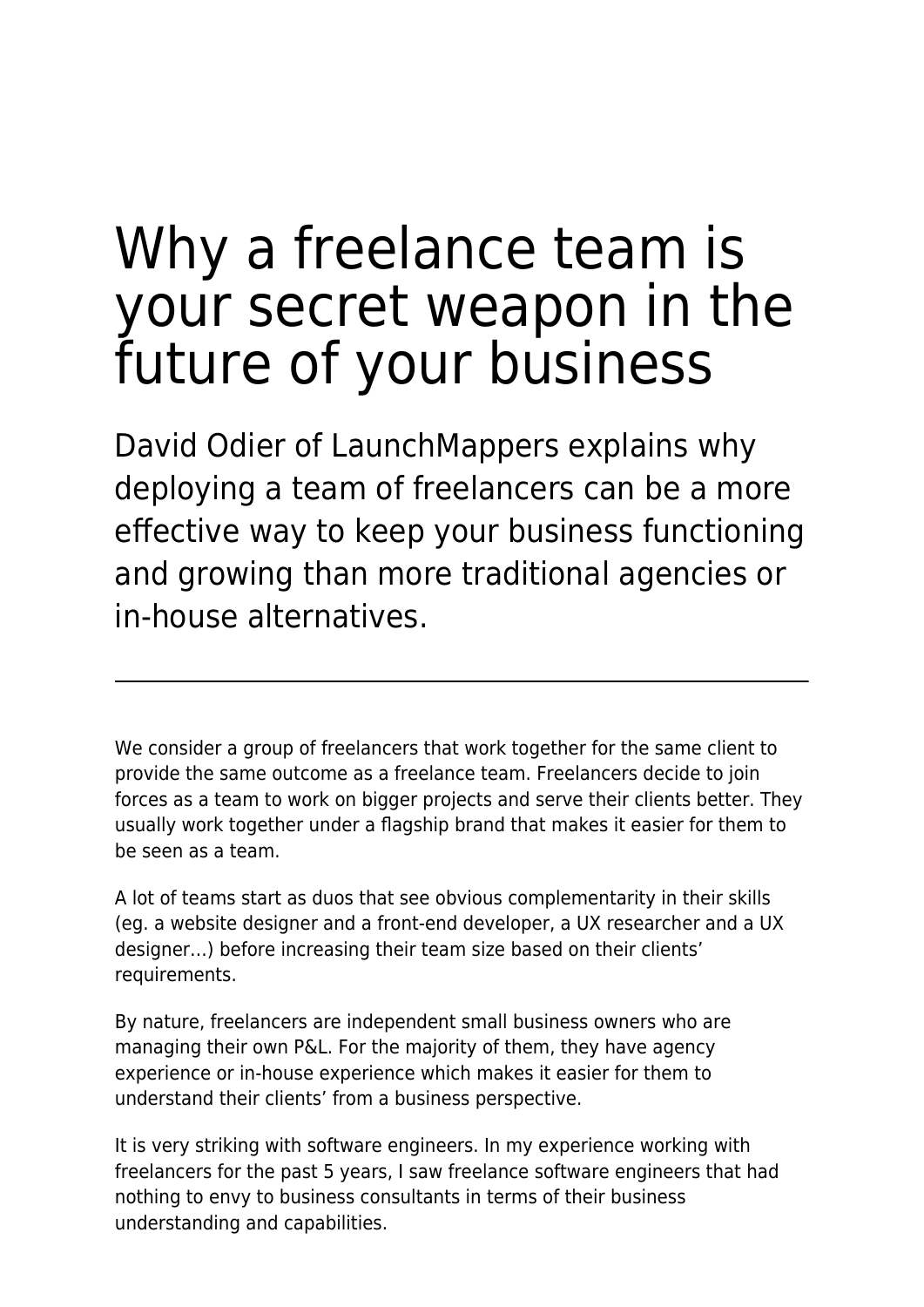At first sight, there isn't much difference between a freelance team and an agency. In fact, they both provide services – usually based on a daily rate – but they differ in their operations and their business models give companies the possibility to choose which approach suits them best.

In fact, according to a [study conducted by The Creative Group](https://digiday.com/marketing/confessions-advertising-freelancer-brands-overall-lack-clarity/), in 2019, freelancers amount for 23% of the overall workforce of any small and mid-cap agency.

If you've been working with an agency in the past few years, chances are that you've been working with freelancers without even knowing it.

## Current problems clients and agencies face when working together

By definition, an agency is structured like any other company with a leadership team, a big office to impress prospective clients and back-office staff (eg. finance director, internal HR).

In-house talent is paid with a salary but on projects, they are usually staffed under a daily rate while the company takes a high margin off them. These costs are at the client's expense and one shouldn't think that the daily rate displayed in the agency's proposal is what that person will get.

The most successful agencies have a wide range of in-house talent who do not always have a 100% staffing rate (ie. working on a client's project) which affects the agency profitability.

As a result, agencies are strongly biased to staff their team even if it doesn't always go in their clients' best interest.

There are countless examples of agencies offering Instagram marketing services for B2B companies and if you were wondering, no it's not something that will make a difference for B2B businesses.

Another point lies in agencies' business model: because of high fixed costs, they're hoping for fixed revenues. The infamous retainers. Why are they infamous? Because you're asking to be paid for work you haven't done yet, and you're asking to do so continuously.

On one side, it gives everyone a clear view on cash flows for the year to come but they are by definition highly inflexible. Companies commit to a 6 months workload as a minimum but in most cases, it's very difficult to predict an actual workload for six months or more than early in the collaboration.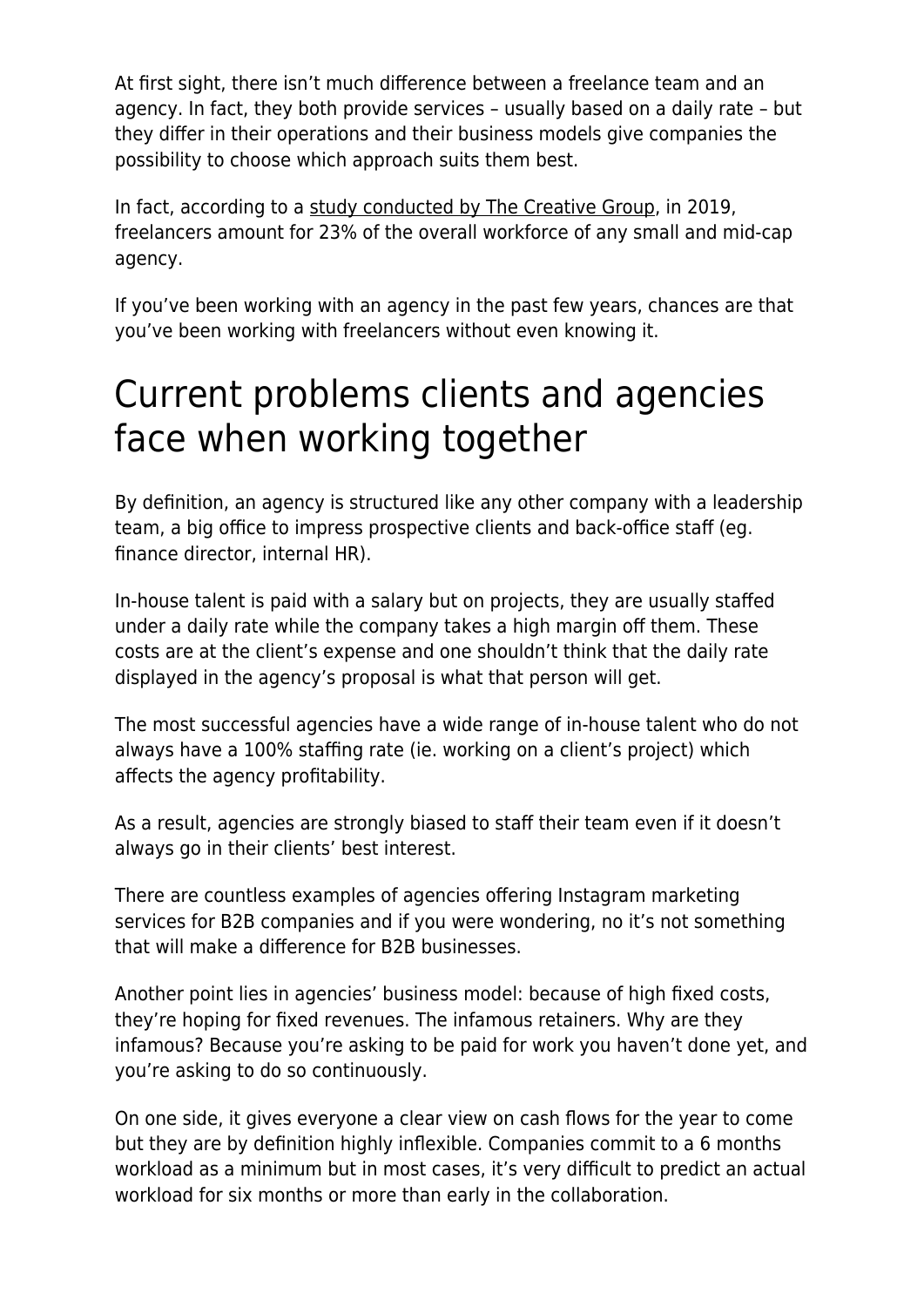For startup businesses or companies that operate in a fast-paced environment, retainers are simply not tailored to them.

## From the talent perspective

Apparently, the average salary for agency talent is [around £27K](https://www.payscale.com/research/UK/Industry=Marketing_Agency/Salary) per annum. As a contrast, the average for freelance digital marketers is [around £40K.](https://digitalmarketinginstitute.com/en-gb/blog/how-much-can-a-freelance-digital-marketer-make)

However, from the client's perspective, if we were to convert rates into yearly salaries, the same talent will cost a client much more than £40K per annum mentioned above. This is one of the main reasons many agency talents decide to go freelance.

The most advanced company that provides on-demand teams of freelancers, coops.tech, has even gone further. They are structured as a cooperative and each employee owns some of the company's shares which makes everyone involved and accountable for the company success.

#### What makes freelance teams more desirable that agencies?

The first one is the absence of overheads, premium and staff costs that are added to each project. Second of all, most people that become freelancers do it only once they feel they can be considered as subject matter experts. Hence, a functioning freelance team is a team of subject matter experts.

A freelancer's reputation is crucial to its long-term success and it is not rare that they refuse projects if they feel they're not the best person to perform. Which is where team working comes in. As a freelancer, if you can redirect your client towards one of your fellow freelancers, you:

Help the company do the project better

Show your client you are not a "take all" service provider

Allow other freelancers to make business

Increase your chances that the client will ask more from you

When freelancers are working through a flagship company, they usually give back a commission to allow the company to find more leads and ultimately more projects for them.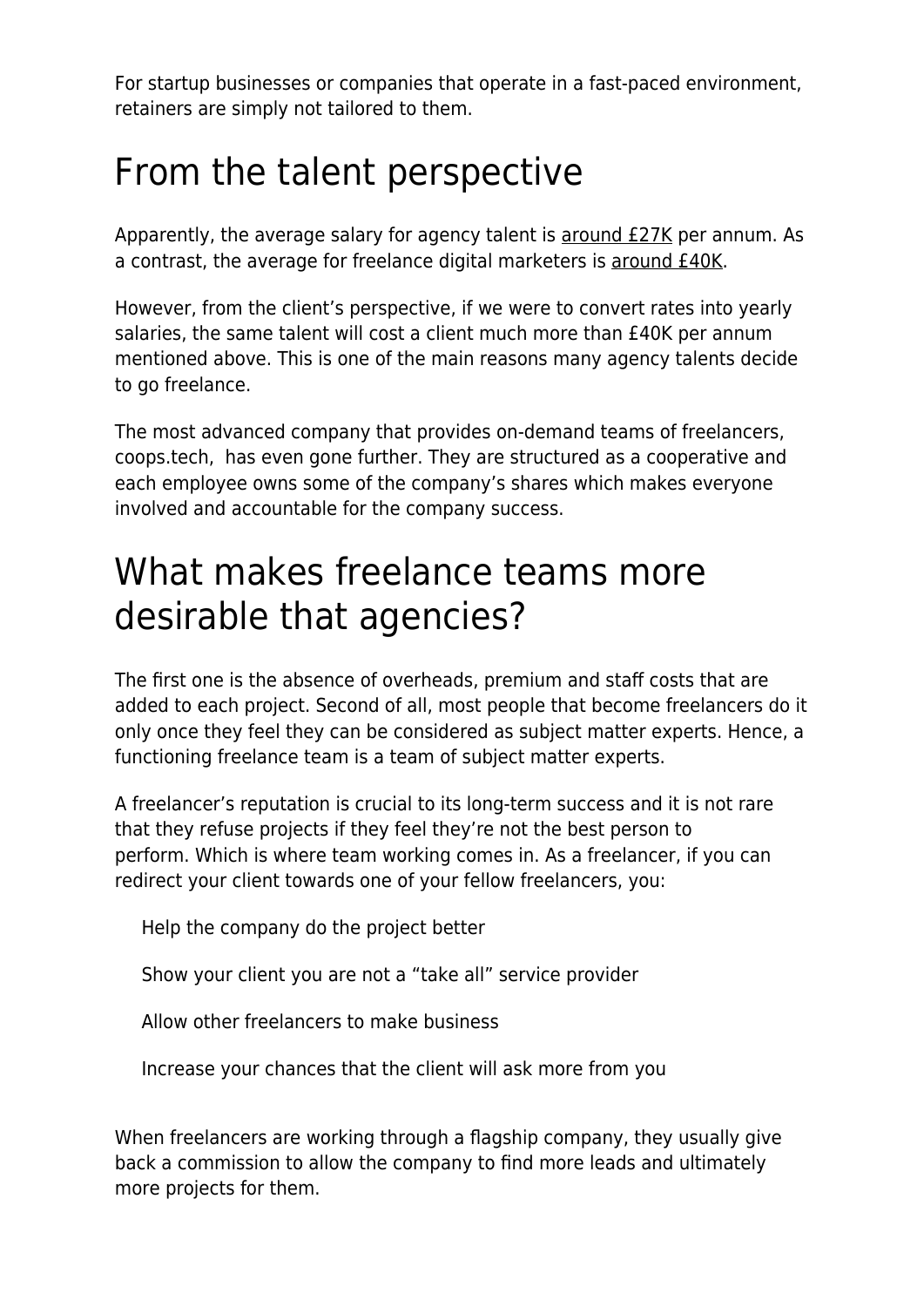So as a freelancer, you're reinvesting your money directly into projects that will help you gain new business.

## Common traits of successful freelance teams

Their structure is often similar: a portion of their team is made of generalists and they are the ones who onboard new businesses. Just like doctors, they can issue a first diagnostic and redirect them towards the right subject matter expert of their team which is the bigger proportion of their team.

This is the way we are structured at [LaunchMappers](https://launchmappers.com/) but other freelance teams like Mozza – focused on end-to-end product design – operate in the same way.

Whenever there's a new inquiry, the company's need is carefully studied and from then, they are able to assign the project to the best people in their team to deliver. The word team can be misleading. In fact, for the bigger part, freelancers that work in teams have more "solo" business than teamwork. They keep their existing client portfolio but joining a team makes the work-life less stressful and nicer.

Loneliness is a common issue for freelancers and joining a team slack, doing weekly updates and catch up with fellow freelancers is something they value.

Another point is the freelancer's learning curve when joining a multi-skilled team: an interface designer has everything to win by working with a UX designer and both can learn from each other. Freelancers are learning freaks and there's no better type of learning than from 1-on-1 discussion with an expert.

## Conclusion

I believe that more and more freelancers are looking for an alternative path than pursuing a solo career. Working in teams solves that pain and it allows freelancers to take on bigger challenges. Obviously, it remains extremely difficult for freelance teams to chase Fortune 500 businesses but in time, I'm sure they'll become serious contenders for small and mid-cap agencies who are not innovating enough on their business model.

The current COVID-19 crisis is making leaders from all around the world review their updated version of capitalism. Just like in any other industry, service providers will have to keep innovating to remain competitive with the rise of new solutions available.